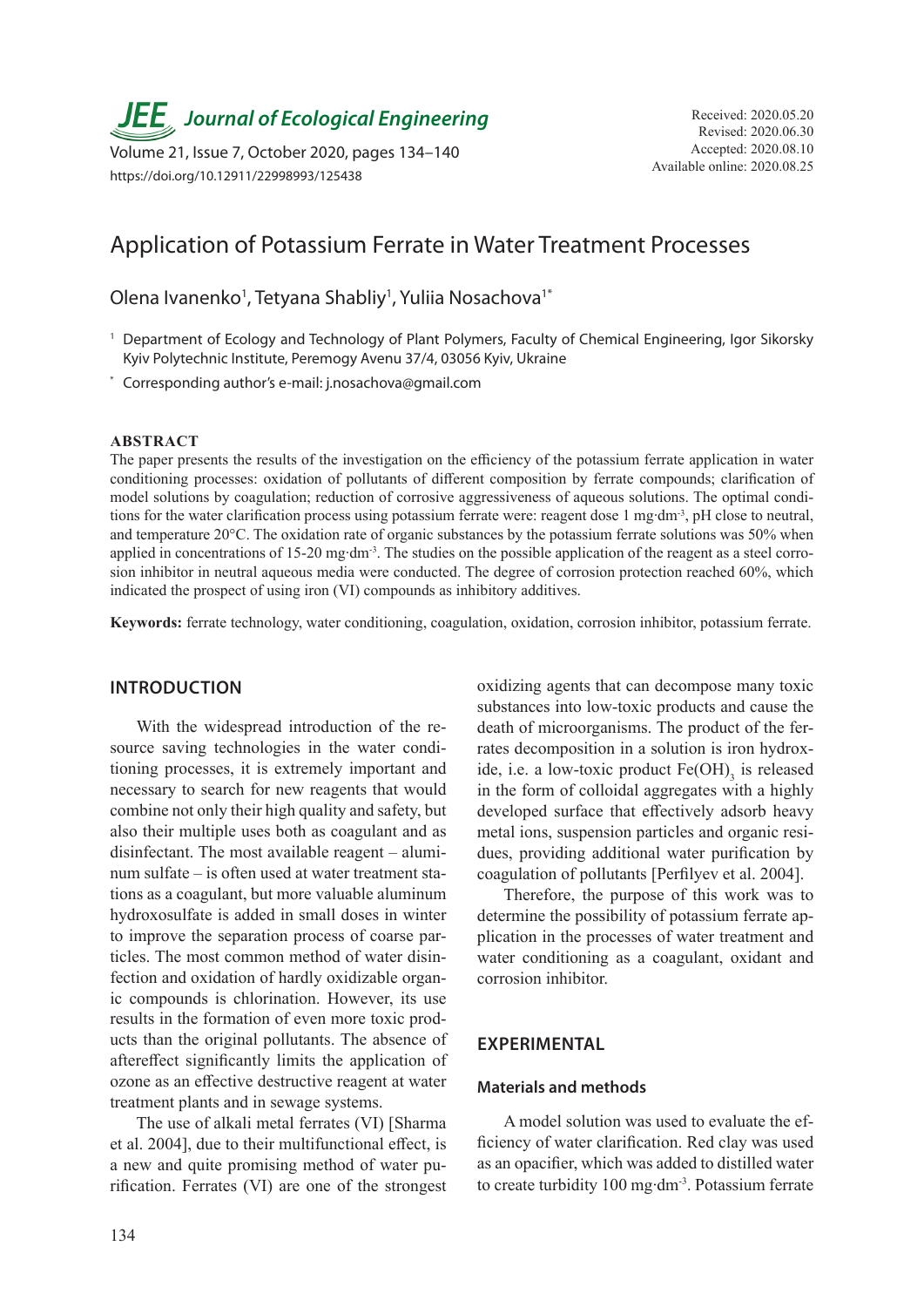(VI), aluminum sulfate (III) and iron sulfate (III) were used as coagulants.

The sample volume was 250 cm<sup>3</sup>. The change in parameters was determined with the photocolorimetric method using a photocolorimeter KFK-2. The initial turbidity value was recorded; its change in each sample was measured every 20 minutes for 2 hours. The residual iron concentration was measured after the coagulation process.

Potassium ferrate was used at various concentrations in order to evaluate the efficiency of water purification by the oxidation of organic pollutants. Separate solutions of phenol and dyes (methylene blue and direct black) with an initial concentration 50 mg∙dm-3 were used as model solutions. The reagents were added to a model solution, and the final pollutant concentration was measured after one hour of mixing.

The degree of efficiency of purification/ clarification (Z) was calculated by means of the formula:

$$
z = \frac{c_{init} - c_{fin}}{c_{init}} \cdot 100\%
$$
 (1)

where:  $C_{init}$  is the initial concentration of suspended particulate matter/contaminant, mg⋅dm<sup>-3</sup>, $C_{fin}$  is the final concentration of suspended particulate matter/contaminant at the end of experiment, mg∙dm-3.

## **Investigation of potassium ferrate inhibitory properties**

The efficiency of potassium ferrate as a steel corrosion inhibitor was determined with the massometric method. The samples of the steel 20 plates were sanded with sandpaper until complete removal of rust and other surface contaminants (the quality was controlled to obtain a bright "silver" surface over the entire sample area). After removal of residual of organic contaminants, the dry samples were weighed on the analytical scale. The plates were then immersed in water with different concentrations of potassium ferrate. Additionally, a series of experiments were performed with the addition of sodium tripolyphosphate and sodium hexametaphosphate. The exposure time was 62 hours. Afterwards, the corrosion products were removed from the samples; the samples were dried and weighed again.

The following indicators were calculated after conducting the experiments:

− massometric corrosion index:

$$
K_{m} = \frac{m_1 - m_2}{S \cdot \tau}, g \cdot m^{-2} \cdot h^{-1}
$$
 (2)

- where:  $m_1$  is the mass of the steel plate at the beginning of the experiment, g,  $m_2$  is the mass of steel plate after removal of corrosion products, g, S is the surface area of the plate,  $m^2$ ,  $\tau$  – time, hour.
	- − deep corrosion index:

$$
K_n = 8.76 \cdot \frac{K_m}{\rho}, \text{ mm-year}^{-1} \tag{3}
$$

where:  $K_m$  is the massometric corrosion index, g⋅m-<sup>2</sup> $\cdot$ h<sup>-1</sup>,  $\rho$  is the metal density, g $\cdot$ cm<sup>-3</sup>, 8.76 is the factor, calculated by dividing the number of hours per year (8760) by 1000.

 $-$  inhibitory factor  $(K_h)$ :

$$
K_b = \frac{K_m^0}{K_{mi}}\tag{4}
$$

- where:  $K_m^0$  is the massometric corrosion index without and inhibitor, g⋅m<sup>-2</sup>⋅h<sup>-1</sup>,  $K_{mi}$  is the massometric corrosion index with an inhibitor, g∙m-2∙h-1.
	- − degree of corrosion protection:

$$
Z = \left(1 - \frac{1}{K_b}\right) \cdot 100, \% \tag{5}
$$

Residual concentrations of aluminum, iron, phenol and dyes were determined using standard photocolorimetric methods [Lurie and Rybnikova 1974, Kulskij et al. 1980].

## **DISCUSSION AND RESULTS**

At the first stage of the study, the effectiveness of the turbidity reduction of the red clay model solution was investigated using potassium ferrate at different initial conditions.

The first step in the study was to determine the impact of potassium ferrate dose on the turbidity reduction of the initial solution with a concentration of red clay 100 mg∙dm-3 (Fig. 1).

Since potassium ferrate has a very high redox potential (2.02 V in acidic medium and 0.72 V in neutral medium), it is possible to use it as a coagulant in fairly small concentrations of 1 to 20 mg∙dm-3 of Fe ions. The oxidation of suspended solids with a ferrate method can also alter the properties of their surface, making these particles easily removed by coagulation. Iron hydroxide is a by-product of the water treatment with potassium ferrate that also exhibits strong coagulating properties [Jia-Qian Jiang et al. 2013].

As it can be seen from Figure 1, when treating water with potassium ferrate at different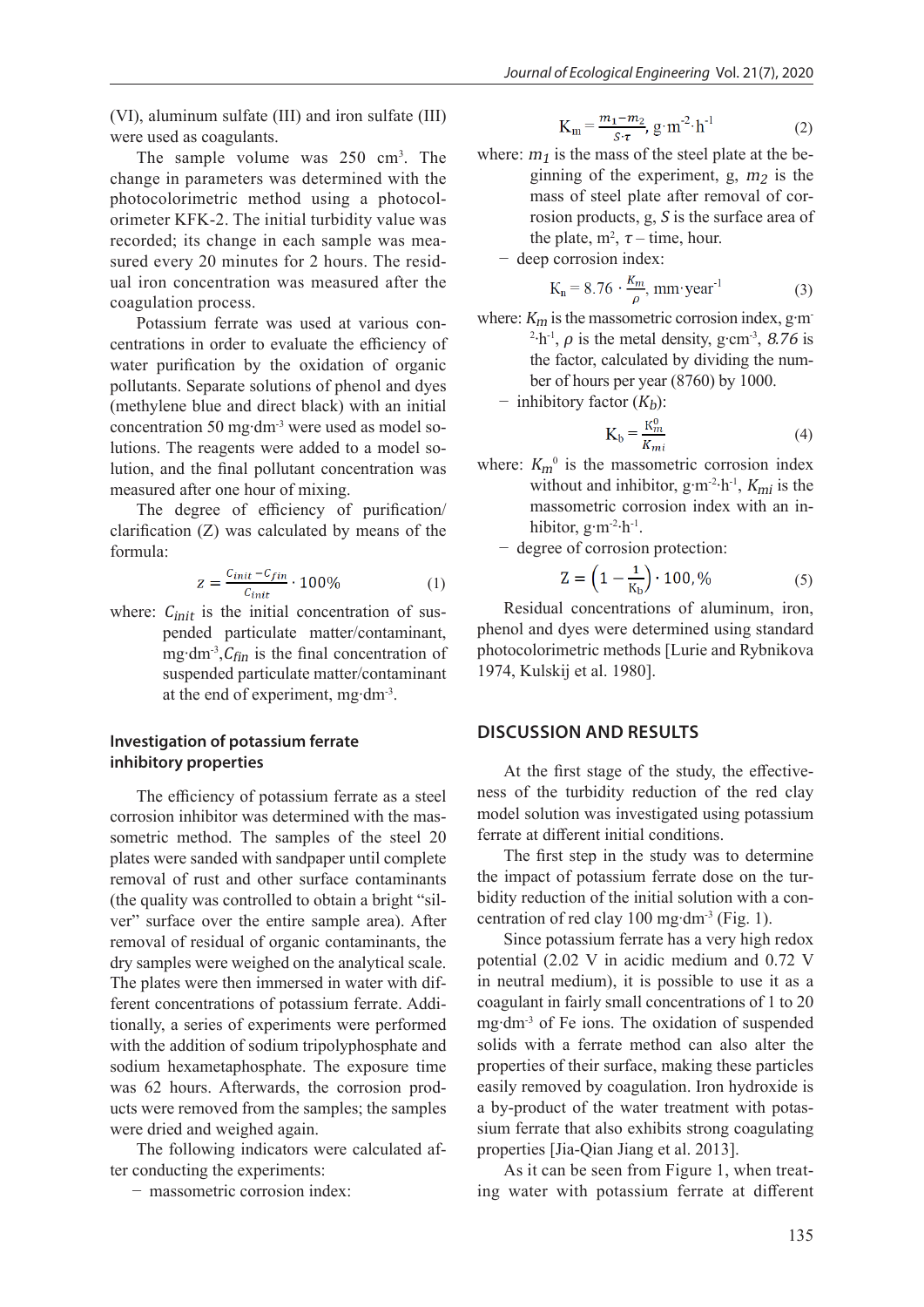concentrations, the most effective dose of coagulant was 1 mg∙dm-3. Thus, this experiment confirmed the effectiveness of ferrate in water



**Figure 1.** The impact of dose of potassium ferrate on the efficiency of turbidity reduction of the model red clay solution ( $C_{init}$  = 100 mg⋅dm<sup>-3</sup>)



**Figure 2.** Turbidity reduction of the red clay model solution ( $C_{init}$  = 100 mg⋅dm<sup>-3</sup>) with potassium ferrate at different temperatures



**Figure 3.** Turbidity reduction of the red clay model solution ( $C_{init}$  = 100 mg⋅dm<sup>-3</sup>) at different pH in the presence of potassium ferrate

clarification processes at low concentrations. At higher concentrations of coagulant, the decrease in purification efficiency was observed,



**Figure 4.** Turbidity reduction of the red clay model solution ( $C_{init}$  = 100 mg⋅dm<sup>-3</sup>) using potassium ferrate, aluminum sulfate and iron (III) sulfate at a concentration of 1 mg∙dm-3



**Figure 5.** Turbidity reduction of the red clay model solution ( $C_{init}$  = 100 mg⋅dm<sup>-3</sup>) using potassium ferrate, aluminum sulfate and iron sulfate at a concentration of 1 mg∙dm-3 and temperature of 20°C



Figure 6. Turbidity reduction of rthe ed clay model solution ( $C_{init}$  = 100 mg⋅dm<sup>-3</sup>) using potassium ferrate, aluminum sulfate and iron sulfate at a dose of 1 mg∙dm-3, temperature of 20°C and pH 7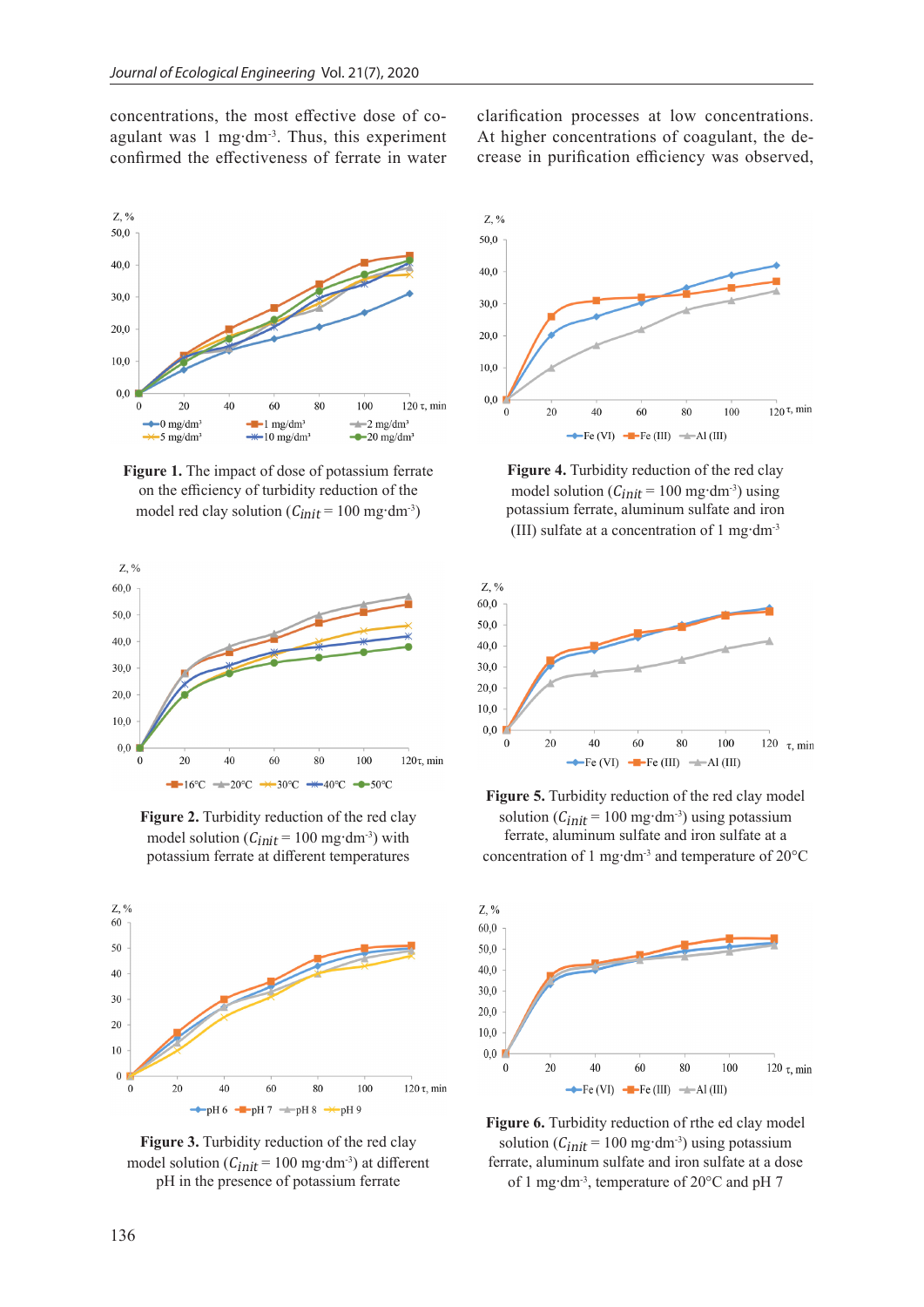

**Figure 7.** The impact of dose of potassium ferrate on the efficiency of reduction of the organic matter content ( $C_{init}$  = 50 mg⋅dm<sup>-3</sup>)

which may be caused by an additional contamination of iron ions due to the reduction of iron (VI) to iron (III).

Different temperature regimes were used to optimize the process of water clarification using potassium ferrate. The results of using combined water treatment to increase the efficiency of turbidity reduction are shown in Figure 2.

It can be concluded from Figure 2 that the optimal temperature for water turbidity reduction in the presence of potassium ferrate (1 mg∙dm-3) is 20°C. Decreased treatment efficiency at higher temperature may be related to the premature oxidation of ferrate. Under these conditions, the clarification efficiency of water was about 60%.

The effect of pH on the potassium ferrate efficiency in the water clarification processes was also studied. The results of the effectiveness of turbidity reduction in the red clay solution are shown in Figure 3.

The study showed that pH did not significantly affect the clarification process of turbid water. The best result was obtained at pH 7. The degree of water clarification was 50%. The use of ferrate in a slightly alkaline or slightly acidic solution gave the results close to those obtained in neutral environment that allows the use of this coagulant in the slightly acidic-alkaline рН range 6–8.

For the comparison of potassium ferrate efficiency with other known coagulants, the experiments were conducted with their use at the same dose 1 mg⋅dm<sup>-3</sup> of the Fe ions that was determined from the previous studies to be quite effective. Typically, the most common coagulants – aluminum sulfate and iron (III) sulfate – are used in the water conditioning and water treatment processes at much larger doses (20–40 mg∙dm-3 of metal). However, the goal was to compare the effectiveness of coagulants at their

low concentrations, since increasing the concentrations of the reagent leads to an increase in the cost of the process.

The results of the effectiveness of turbidity reduction of the red clay solution are shown in Figure 4. The potassium ferrate was the most effective  $(Z = 42\%)$  after 2 hours of coagulation, compared to iron sulfate and aluminum sulfate. Iron sulfate at a concentration 1 mg∙dm-3 at showed the highest efficiency the beginning of the process, reaching the peak value of 30%, though its efficiency remained unchanged over time. Aluminum sulfate in this case exhibited the lowest efficiency, although the coagulation capacity was observed throughout the coagulation process. Potassium ferrate provided uniform water clarification throughout the coagulation process.

The comparison of the efficiency of potassium ferrate, aluminum sulfate and iron sulfate in turbidity reduction of the model solution at 20°C, i.e. at a temperature optimal for water treatment with potassium ferrate is shown in Figure 5. The least effective coagulant at a given temperature was aluminum sulfate. Potassium ferrate and iron sulfate had almost the same efficiency under these conditions. The degree of water clarification reached 50%.

The effectiveness of turbidity reduction of the red clay solution using potassium ferrate, aluminum sulfate and iron sulfate under optimal conditions – pH 7, concentration of 1 mg⋅dm<sup>-3</sup> (of metal), and temperature of 20°C – was investigated. The results are shown in Figure 6. The diagrams indicate that at a given pH value the used coagulants were equally effective.

It is known from the publications, that besides the coagulating properties, potassium ferrate also effectively oxidizes organic contaminants, decomposing them to simple substances [Sharma 2010, 2011; Graham et al. 2004]. Since organic contaminants are always present in natural water, potassium ferrate may have advantages over other coagulants because of its ability to provide integrated water treatment. Therefore, the task of the second stage of the research was to assess the efficiency of the use of potassium ferrate in the oxidation processes of the organic contaminants in water. The model solutions of phenol, methylene blue and direct black at a concentration of 50 mg∙dm-3 were used.

The reduction of organic contaminants concentration was achieved by the addition of potassium ferrate at concentrations of 1–20 mg∙dm-3 with contact time equal to 1 hour.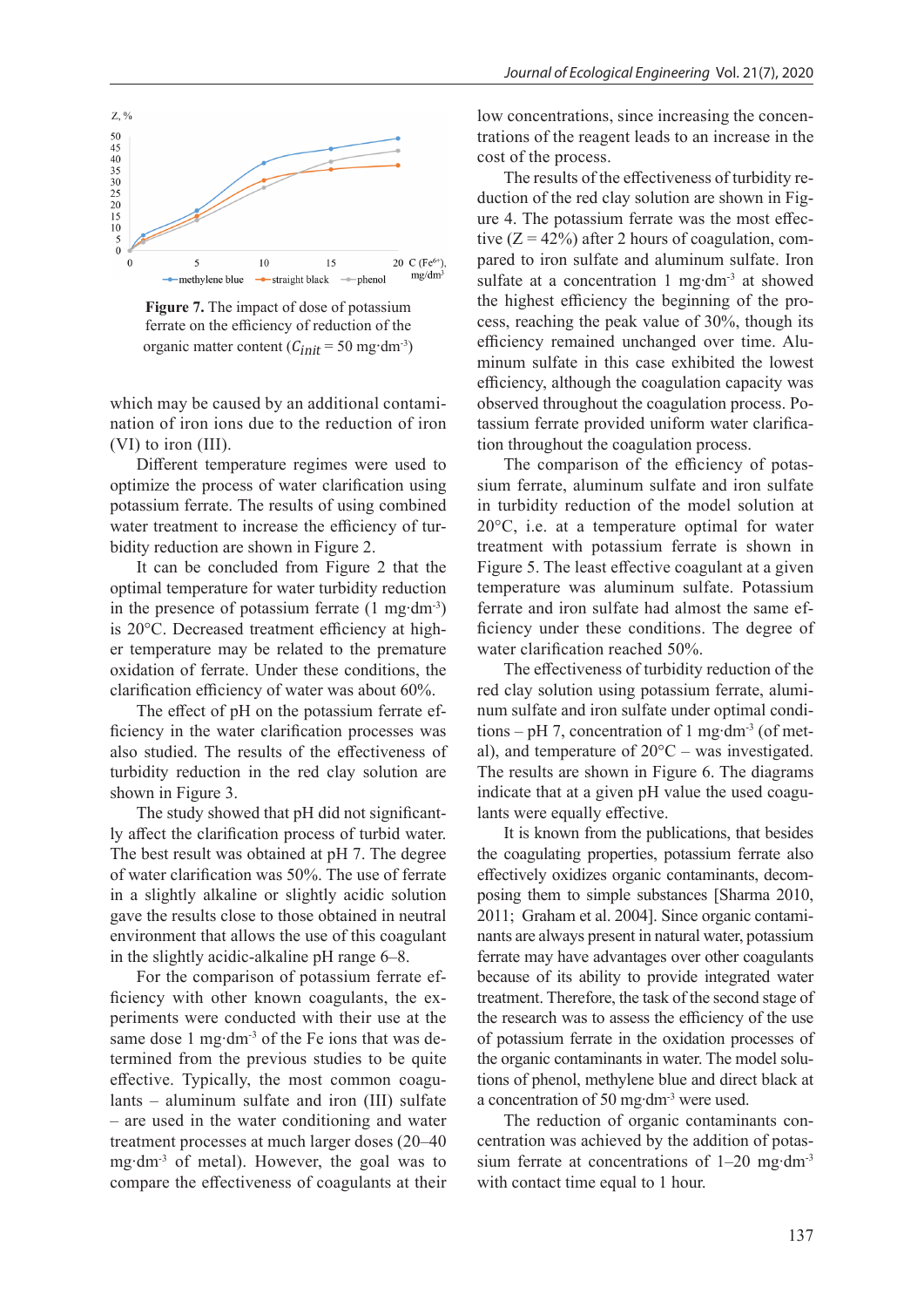Figure 7 shows that there was a minimum oxidation efficiency at concentration 1 mg∙dm-3 for all three substances. At this concentration, the coagulating properties of potassium ferrate were most effective. In the case of methylene blue, there was a dramatic increase in efficiency as the concentration of potassium ferrate increased to 10 mg∙dm-3  $(Z = 38\%)$  and a further steady increase of efficiency to almost 50% at increasing the reagent concentration. The oxidation efficiency of direct black steadily increased to a concentration of potassium ferrate 10 mg∙dm-3, further on the purification index was almost constant. In the case of phenol, there was a uniform increase in the oxidation efficiency as the concentration of potassium ferrate increased. However, it was generally possible to achieve 40–50% efficiency at a potassium ferrate dose of 15–20 mg∙dm-3 of Fe6+.

| Dose of potassium ferrate (Fe <sup>6+</sup> ),<br>mg·dm-3 | $K_{n}$ , mm·year <sup>1</sup> | Z, % |       |  |  |  |
|-----------------------------------------------------------|--------------------------------|------|-------|--|--|--|
| Model solution based on distilled water                   |                                |      |       |  |  |  |
| $\mathbf 0$                                               | 0.1033                         |      |       |  |  |  |
| 1                                                         | 0.0970                         | 1.06 | 6.10  |  |  |  |
| 2                                                         | 0.0910                         | 1.14 | 11.91 |  |  |  |
| 5                                                         | 0.0802                         | 1.29 | 22.36 |  |  |  |
| 10                                                        | 0.0770                         | 1.34 | 25.46 |  |  |  |
| 15                                                        | 0.0730                         | 1.42 | 29.33 |  |  |  |
| 20                                                        | 0.0669                         | 1.54 | 35.24 |  |  |  |
| Model solution based on tap water                         |                                |      |       |  |  |  |
| 0                                                         | 0.1098                         |      |       |  |  |  |
| 1                                                         | 0.1030                         | 1.07 | 6.19  |  |  |  |
| 2                                                         | 0.0990                         | 1.11 | 9.84  |  |  |  |
| 5                                                         | 0.0866                         | 1.27 | 21.16 |  |  |  |
| 10                                                        | 0.0836                         | 1.31 | 23.90 |  |  |  |
| 15                                                        | 0.0772                         | 1.42 | 29.66 |  |  |  |
| 20                                                        | 0.0736                         | 1.49 | 32.99 |  |  |  |

**Table 1.** Efficiency of steel 20 protection against corrosion using a potassium ferrate solution

| Table 2. Efficiency of steel 20 protection against corrosion in an aqueous medium using sodium tripolyphosphate |  |  |  |  |  |
|-----------------------------------------------------------------------------------------------------------------|--|--|--|--|--|
| and potassium ferrate                                                                                           |  |  |  |  |  |

| Dose of $(Na_5P_3O_{10}),$<br>$mg \, dm^{-3}$ | $mg \cdot dm^{-3}$ | Dose of potassium ferrate (Fe <sup>6+</sup> ),<br>$K_{n}$ , mm·year <sup>1</sup><br>$K_{b}$ |      |       |  |  |  |
|-----------------------------------------------|--------------------|---------------------------------------------------------------------------------------------|------|-------|--|--|--|
| Model solution based on distilled water       |                    |                                                                                             |      |       |  |  |  |
| 5                                             | 0                  | 0.0650                                                                                      | 1.59 | 37.08 |  |  |  |
| 5                                             |                    | 0.0647                                                                                      | 1.60 | 37.37 |  |  |  |
| 5                                             | 2                  | 0.0630                                                                                      | 1.64 | 39.01 |  |  |  |
| 5                                             | 5                  | 0.0601                                                                                      | 1.72 | 41.82 |  |  |  |
| 5                                             | 10                 | 0.0580                                                                                      | 1.78 | 43.85 |  |  |  |
| 5                                             | 15                 | 0.0561                                                                                      | 1.84 | 45.69 |  |  |  |
| 5                                             | 20                 | 0.0550                                                                                      | 1.88 | 46.76 |  |  |  |
| Model solution based on tap water             |                    |                                                                                             |      |       |  |  |  |
| 5                                             | $\mathbf 0$        | 0.0827                                                                                      | 1.33 | 24.73 |  |  |  |
| 5                                             |                    | 0.0794                                                                                      | 1.38 | 27.69 |  |  |  |
| 5                                             | 2                  | 0.0770                                                                                      | 1.43 | 29.91 |  |  |  |
| 5                                             | 5                  | 0.0699                                                                                      | 1.57 | 36.38 |  |  |  |
| 5                                             | 10                 | 0.0664                                                                                      | 1.65 | 39.56 |  |  |  |
| 5                                             | 15                 | 0.0648                                                                                      | 1.69 | 41.00 |  |  |  |
| 5                                             | 20                 | 0.0600                                                                                      | 1.83 | 45.36 |  |  |  |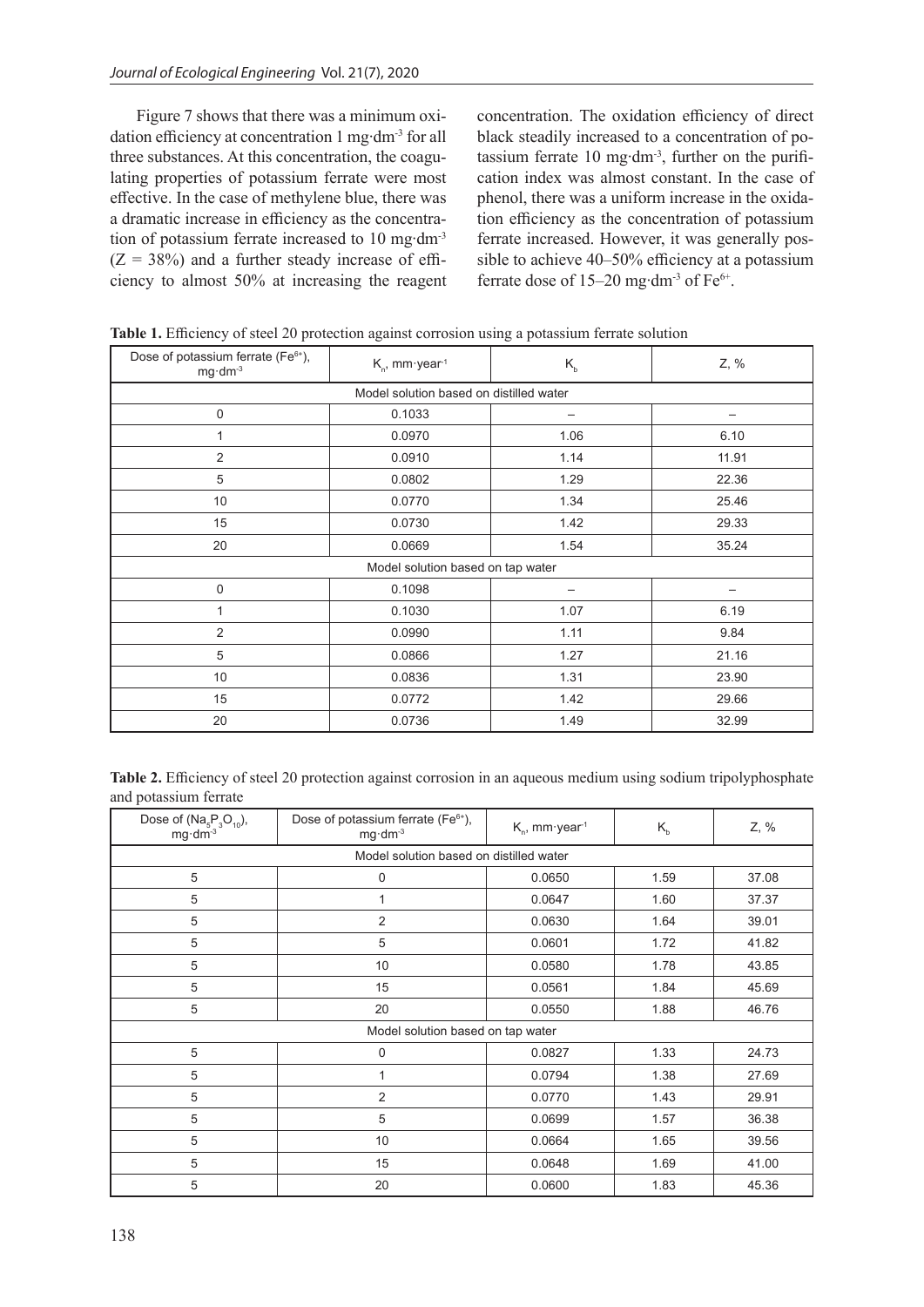| Dose of $(Na_6O_{18}P_6)$ ,<br>mg dm <sup>-3</sup> | Dose of potassium ferrate (Fe <sup>6+</sup> ),<br>$K_{n}$ , mm·year <sup>1</sup><br>$K_{b}$<br>$mg \cdot dm^{-3}$ |          |      | Z, %  |  |  |  |
|----------------------------------------------------|-------------------------------------------------------------------------------------------------------------------|----------|------|-------|--|--|--|
| Model solution based on distilled water            |                                                                                                                   |          |      |       |  |  |  |
| 5                                                  | $\mathbf 0$                                                                                                       | 0.063    | 1.65 | 39.50 |  |  |  |
| 5                                                  | 1                                                                                                                 | 0.060    | 1.71 | 41.67 |  |  |  |
| 5                                                  | 2                                                                                                                 | 0.058    | 1.80 | 44.30 |  |  |  |
| 5                                                  | 5                                                                                                                 | 0.051    | 2.01 | 50.29 |  |  |  |
| 5                                                  | 10                                                                                                                | 0.048    | 2.17 | 54.02 |  |  |  |
| 5                                                  | 15                                                                                                                | 0.043    | 2.43 | 58.86 |  |  |  |
| 5                                                  | 20                                                                                                                | 0.038    | 2.72 | 63.21 |  |  |  |
| Model solution based on tap water                  |                                                                                                                   |          |      |       |  |  |  |
| 5                                                  | $\mathbf 0$                                                                                                       | 0.067250 | 1.63 | 38.75 |  |  |  |
| 5                                                  | 1                                                                                                                 | 0.065460 | 1.68 | 40.38 |  |  |  |
| 5                                                  | 2                                                                                                                 | 0.062100 | 1.77 | 43.44 |  |  |  |
| 5                                                  | 5                                                                                                                 | 0.056420 | 1.95 | 48.62 |  |  |  |
| 5                                                  | 10                                                                                                                | 0.052100 | 2.11 | 52.55 |  |  |  |
| 5                                                  | 15                                                                                                                | 0.047560 | 2.31 | 56.68 |  |  |  |
| 5                                                  | 20                                                                                                                | 0.042560 | 2.58 | 61.24 |  |  |  |

**Table 3.** Efficiency of steel 20 protection against corrosion in an aqueous medium using the solutions of sodium hexametaphosphate and potassium ferrate

It is known that the inorganic substances with oxidizing properties (nitrites, molybdates, chromates, ferrates) can create protective oxide films on the metal surface, i.e. can act as metals corrosion inhibitors of passivation type. In this case, as a rule, there is a shift of the potential towards positive values corresponding to the release of oxygen from water molecules or hydroxyl ions. At the same time, oxygen atoms are formed on the metal; they block the most active centers of the metal surface and create an additional jump of potential that impedes the dissolution of the metal [Shabliy et al. 2017].

The properties of potassium ferrate as a corrosion inhibitor of steel in neutral and slightly acidic environments were investigated (Table 1).

The obtained data indicated that potassium ferrate was capable of providing corrosion protection degree up to 35%. The deep corrosion index slightly increased in the case of model solutions with tap water (the protection degree was about 30%). The inhibitory effect was almost absent at low concentrations, but in both cases the increase in the protection of the metal against corrosion was observed, starting with a concentration of ferrate higher than 5 mg∙dm-3.

The investigations were made with the simultaneous use of potassium ferrate with known phosphate inhibitors tripolyphosphate and sodium hexametaphosphate (Tables 2, 3) to improve the effectiveness of steel protection against the corrosion processes.

The addition of sodium tripolyphosphate enhanced the anti-corrosion properties of potassium ferrate. The metal corrosion rate decreased from 0.1033–0.1098 mm∙year-1 to 0.055–0.06 mm∙year-1 for distilled and tap water, respectively. The protection degree increased to almost 50%.The addition of a sodium hexametaphosphate reduced the corrosion rate for distilled and tap water from 0.1033–0.1098 mm⋅year<sup>-1</sup> to 0.038–0.0426 mm⋅year<sup>-1</sup>, respectively. The protection degree of steel 20 exceeded 60%.

## **CONCLUSIONS**

Studies showed that the turbidity reduction of aqueous suspensions due to the use of potassium ferrate was an effective process, compared to the use of iron sulfate and aluminum sulfate. The optimal dose of the coagulant was 1 mg⋅dm<sup>-3</sup>. It was found that the coagulation process was affected by the temperature conditions. The optimal temperature for water turbidity reduction with potassium ferrate was 20°C. Decreased treatment efficiency at higher temperature may be related to the premature oxidation of ferrate. The change of pH did not significantly affect the water clarification process. The best result of water clarification was obtained at pH 7, i.e. in a neutral medium.

The removal processes of organic pollutants from water were investigated on the example of dyes of different types and phenol. The treatment